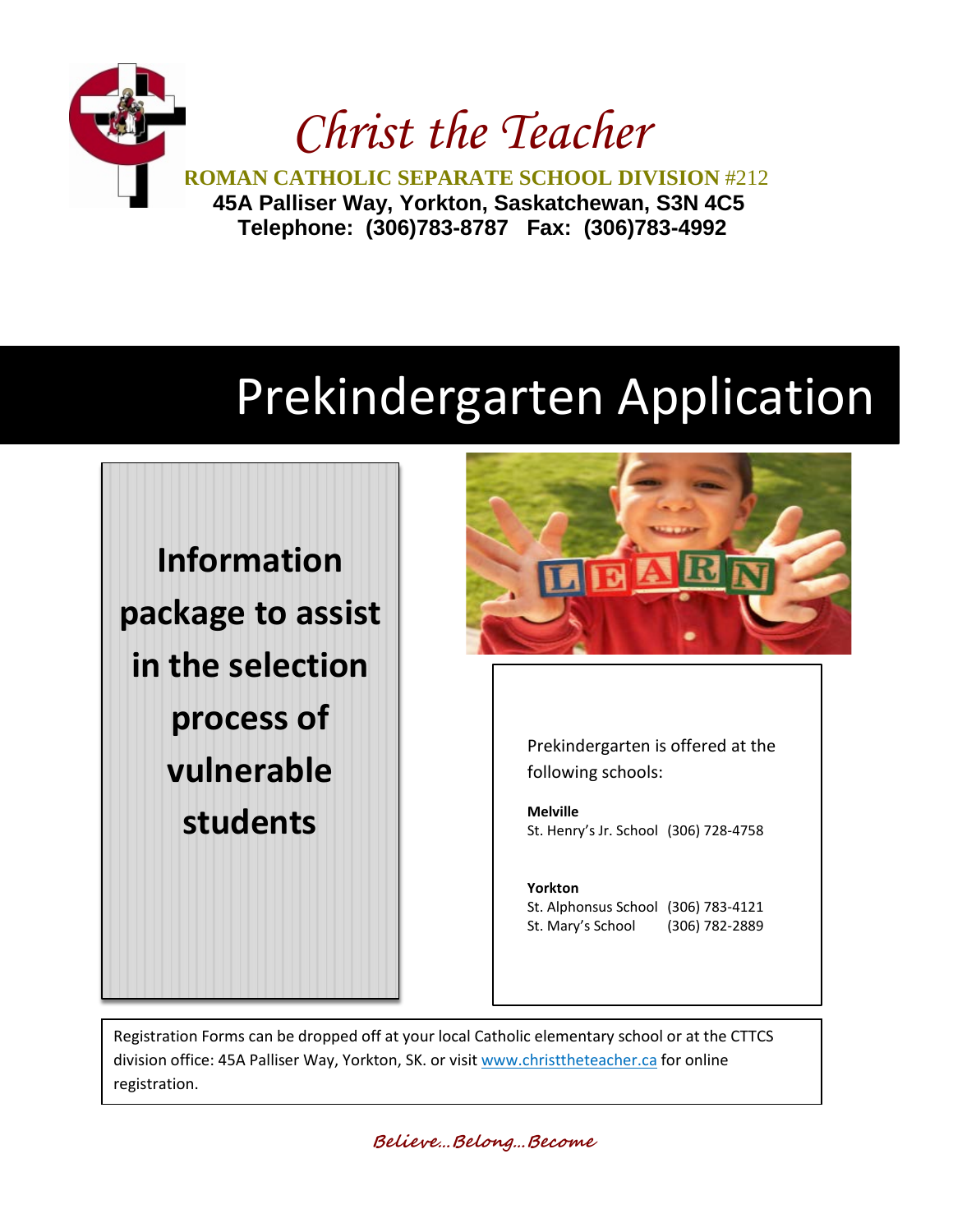|  | <b>ELIGIBILIT</b> |  |  |  |  |  |
|--|-------------------|--|--|--|--|--|
|--|-------------------|--|--|--|--|--|

Three and four year old children are eligible to attend the Prekindergarten program. Children must have reached their third birthday by December 31st of the current school year.

## **PREKINDERGARTEN IS…**

- $\triangleright$  Comprehensive, integrated programming within a prepared environment;
- Child-centered and focused on development of whole child physical, social, emotional, spiritual and intellectual;

SURNAME:  $\vert$  FIRST NAME:  $\vert$  MIDDLE NAME:

- $\triangleright$  Meaningful family engagement;
- $\triangleright$  Integrated health, social services, and educational supports;
- $\triangleright$  Cultural affirmation for all;
- $\triangleright$  Mixed age groupings;
- Intensive exposure minimum of 12 hours per week; and,
- $\triangleright$  Professional teaching staff with a focus in early childhood education.

## **PREKINDERGARTEN APPLICATION INFORMATION**

| NAME USED (if different from legal name):                                                                                                                                                                                                              |                                                                                                                                                                                                                                |                                                                                                        |                                                                                 |  |  |
|--------------------------------------------------------------------------------------------------------------------------------------------------------------------------------------------------------------------------------------------------------|--------------------------------------------------------------------------------------------------------------------------------------------------------------------------------------------------------------------------------|--------------------------------------------------------------------------------------------------------|---------------------------------------------------------------------------------|--|--|
| City:<br>Street Address and/or Mailing Address (Box No):<br><b>Postal Code:</b>                                                                                                                                                                        |                                                                                                                                                                                                                                |                                                                                                        |                                                                                 |  |  |
|                                                                                                                                                                                                                                                        |                                                                                                                                                                                                                                |                                                                                                        |                                                                                 |  |  |
| <b>Home Email Address:</b><br>Home Telephone Number:                                                                                                                                                                                                   |                                                                                                                                                                                                                                |                                                                                                        |                                                                                 |  |  |
|                                                                                                                                                                                                                                                        |                                                                                                                                                                                                                                |                                                                                                        |                                                                                 |  |  |
| Date of Birth:<br>Registrar Verification Initials<br>Gender:                                                                                                                                                                                           |                                                                                                                                                                                                                                |                                                                                                        |                                                                                 |  |  |
| (Office Use Only)                                                                                                                                                                                                                                      | $\Box$ Male<br>MMM   DD   YYYY                                                                                                                                                                                                 | $\Box$ Female $\Box$ Unspecified                                                                       |                                                                                 |  |  |
| Baptized:<br>Yes<br>ப                                                                                                                                                                                                                                  | Parent's Religion:                                                                                                                                                                                                             | Child's Religion:<br>$\Box$ Roman Catholic                                                             | <b>Aboriginal Ancestry (Voluntary):</b><br><b>Status First Nation</b><br>$\Box$ |  |  |
| <b>No</b><br>□                                                                                                                                                                                                                                         | $\text{Mother:}\_$<br>Father: ____________________                                                                                                                                                                             | $\Box$ Ukrainian Catholic                                                                              | <b>Non-Status First Nation</b><br>ப                                             |  |  |
| (Copy will be kept on file to share                                                                                                                                                                                                                    |                                                                                                                                                                                                                                | <b>Q</b> Other ____________________                                                                    | Métis<br>❏                                                                      |  |  |
| with the Church for the purpose of<br>sacraments)                                                                                                                                                                                                      |                                                                                                                                                                                                                                |                                                                                                        | $\Box$<br>Inuit                                                                 |  |  |
| <b>Student Lives With:</b>                                                                                                                                                                                                                             | Place of Birth: (Province)                                                                                                                                                                                                     | Language Spoken At Home:                                                                               | <b>Citizenship Status:</b>                                                      |  |  |
| □ Saskatchewan, Canada<br>$\Box$ English<br>Canadian Citizen<br><b>Both Parents</b><br>$\Box$<br>□                                                                                                                                                     |                                                                                                                                                                                                                                |                                                                                                        |                                                                                 |  |  |
| $\Box$ Other<br>$\Box$ French<br>Mother<br>◻<br>◻                                                                                                                                                                                                      |                                                                                                                                                                                                                                |                                                                                                        | <b>Permanent Resident</b>                                                       |  |  |
| $\Box$<br>Father                                                                                                                                                                                                                                       |                                                                                                                                                                                                                                | Other:<br>$\Box$                                                                                       | Refugee Claimant<br>$\Box$                                                      |  |  |
| Guardian<br>□                                                                                                                                                                                                                                          |                                                                                                                                                                                                                                |                                                                                                        | Work Visa<br>$\Box$                                                             |  |  |
|                                                                                                                                                                                                                                                        |                                                                                                                                                                                                                                |                                                                                                        | $\Box$<br><b>Student Visa</b>                                                   |  |  |
| Citizenship (only complete if child is not a Canadian Citizen):<br>Date of Entry Into Canada:                                                                                                                                                          |                                                                                                                                                                                                                                |                                                                                                        |                                                                                 |  |  |
| <b>Medical Information:</b>                                                                                                                                                                                                                            |                                                                                                                                                                                                                                |                                                                                                        |                                                                                 |  |  |
|                                                                                                                                                                                                                                                        |                                                                                                                                                                                                                                |                                                                                                        |                                                                                 |  |  |
|                                                                                                                                                                                                                                                        |                                                                                                                                                                                                                                | Does your child have any medical needs we need to be aware of (i.e. allergies)? Yes / No Please select |                                                                                 |  |  |
|                                                                                                                                                                                                                                                        |                                                                                                                                                                                                                                |                                                                                                        |                                                                                 |  |  |
|                                                                                                                                                                                                                                                        | Has your child had his/her immunizations? Yes / No Please select                                                                                                                                                               |                                                                                                        |                                                                                 |  |  |
| Has your child had a hearing examination?                                                                                                                                                                                                              |                                                                                                                                                                                                                                | Yes / No Please select                                                                                 |                                                                                 |  |  |
| Has your child had a vision examination?<br>Yes / No Yes<br>Date of examination: example of the state of examination:                                                                                                                                  |                                                                                                                                                                                                                                |                                                                                                        |                                                                                 |  |  |
|                                                                                                                                                                                                                                                        |                                                                                                                                                                                                                                |                                                                                                        |                                                                                 |  |  |
| Phone Number: The Contract of the Contract of the Contract of the Contract of the Contract of the Contract of the Contract of the Contract of the Contract of the Contract of the Contract of the Contract of the Contract of<br>Family Doctor's Name: |                                                                                                                                                                                                                                |                                                                                                        |                                                                                 |  |  |
| Emergency Contact Information (Other than Parent/Guardian):                                                                                                                                                                                            |                                                                                                                                                                                                                                |                                                                                                        |                                                                                 |  |  |
|                                                                                                                                                                                                                                                        | Name: Name and the state of the state of the state of the state of the state of the state of the state of the state of the state of the state of the state of the state of the state of the state of the state of the state of |                                                                                                        |                                                                                 |  |  |
|                                                                                                                                                                                                                                                        |                                                                                                                                                                                                                                | Address: National Communication of Phone Number:                                                       |                                                                                 |  |  |
| Babysitter Name (if applicable)                                                                                                                                                                                                                        |                                                                                                                                                                                                                                | Phone Number:                                                                                          |                                                                                 |  |  |
|                                                                                                                                                                                                                                                        |                                                                                                                                                                                                                                |                                                                                                        |                                                                                 |  |  |

**Believe…Belong…Become**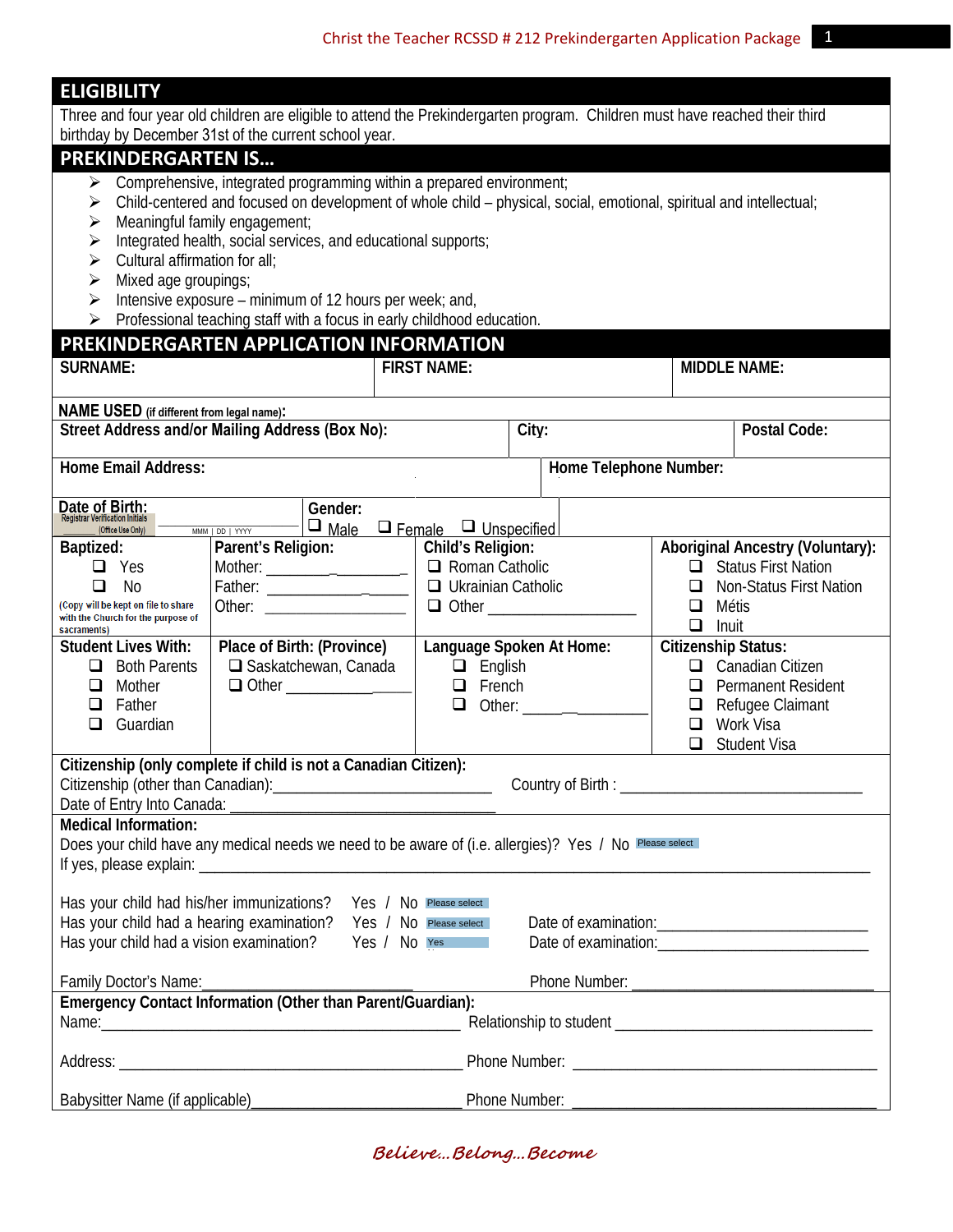| PARENT/GUARDIAN INFORMATION                                                                                                                                                                                                                                                                                                                                                                                               |                                                                                                                              |                            |                                                                                                                                                                                                                                                                                                              |  |  |
|---------------------------------------------------------------------------------------------------------------------------------------------------------------------------------------------------------------------------------------------------------------------------------------------------------------------------------------------------------------------------------------------------------------------------|------------------------------------------------------------------------------------------------------------------------------|----------------------------|--------------------------------------------------------------------------------------------------------------------------------------------------------------------------------------------------------------------------------------------------------------------------------------------------------------|--|--|
| Mother/Stepmother/Guardian Information:                                                                                                                                                                                                                                                                                                                                                                                   |                                                                                                                              |                            |                                                                                                                                                                                                                                                                                                              |  |  |
| Last Name:<br>First Name:                                                                                                                                                                                                                                                                                                                                                                                                 |                                                                                                                              |                            | Relationship to Child                                                                                                                                                                                                                                                                                        |  |  |
| Resides with Student<br>$\Box$ Yes<br>$\Box$ No<br>Address (if different than Child):                                                                                                                                                                                                                                                                                                                                     |                                                                                                                              |                            |                                                                                                                                                                                                                                                                                                              |  |  |
| Home Phone:                                                                                                                                                                                                                                                                                                                                                                                                               | Cell Phone:                                                                                                                  |                            | Work Phone:                                                                                                                                                                                                                                                                                                  |  |  |
| Email Address:                                                                                                                                                                                                                                                                                                                                                                                                            |                                                                                                                              |                            | Place of Employment:                                                                                                                                                                                                                                                                                         |  |  |
| Father/Stepfather/Guardian Information:                                                                                                                                                                                                                                                                                                                                                                                   |                                                                                                                              |                            |                                                                                                                                                                                                                                                                                                              |  |  |
| Relationship to Child<br>Last Name:<br>First Name:                                                                                                                                                                                                                                                                                                                                                                        |                                                                                                                              |                            |                                                                                                                                                                                                                                                                                                              |  |  |
| Resides with Student                                                                                                                                                                                                                                                                                                                                                                                                      | $\blacksquare$ Yes<br>N <sub>o</sub>                                                                                         |                            | Address (if different than Child):                                                                                                                                                                                                                                                                           |  |  |
| Home Phone:                                                                                                                                                                                                                                                                                                                                                                                                               | Cell Phone:                                                                                                                  |                            | Work Phone:                                                                                                                                                                                                                                                                                                  |  |  |
| Email Address:                                                                                                                                                                                                                                                                                                                                                                                                            |                                                                                                                              |                            | Place of Employment:                                                                                                                                                                                                                                                                                         |  |  |
| $\Box$ Married<br>Parents are:                                                                                                                                                                                                                                                                                                                                                                                            | <b>Common Law</b>                                                                                                            | Separated/Divorced         | $\Box$ Single                                                                                                                                                                                                                                                                                                |  |  |
|                                                                                                                                                                                                                                                                                                                                                                                                                           | Please indicate if there is a custody arrangement or custody order that the school staff should be aware of:                 |                            |                                                                                                                                                                                                                                                                                                              |  |  |
| $\sqsupset$ Yes<br>$\Box$ No<br>If you answered YES, you will need to supply legal documentation to the school administration. This document will be kept in the<br>school principal's office.<br>Are there any siblings living in the home?                                                                                                                                                                              |                                                                                                                              |                            |                                                                                                                                                                                                                                                                                                              |  |  |
|                                                                                                                                                                                                                                                                                                                                                                                                                           |                                                                                                                              |                            |                                                                                                                                                                                                                                                                                                              |  |  |
|                                                                                                                                                                                                                                                                                                                                                                                                                           |                                                                                                                              |                            |                                                                                                                                                                                                                                                                                                              |  |  |
|                                                                                                                                                                                                                                                                                                                                                                                                                           |                                                                                                                              |                            | Name: Age Age School Name: Age Age School Name: Age School Age School                                                                                                                                                                                                                                        |  |  |
| <b>CRITERIA FOR ADMISSION TO PREKINDERGARTEN PROGRAM</b>                                                                                                                                                                                                                                                                                                                                                                  |                                                                                                                              |                            |                                                                                                                                                                                                                                                                                                              |  |  |
| Students will be selected for prekindergarten based on the below criteria. Enrolment is determined by program space,<br>availability and best placement for each child. Submission of an application form does not ensure entrance into the<br>prekindergarten program. All information gathered from this application process will be kept confidential and shared only<br>with those involved in the selection process. |                                                                                                                              |                            |                                                                                                                                                                                                                                                                                                              |  |  |
| Please check all that apply:<br>Child experiencing difficulties in speech or language<br>$\Box$<br>Home language is other than English<br>$\Box$<br>Child experiences social-emotional difficulties<br>$\Box$<br>Single parent or frequent parent absence<br>$\Box$<br>Teen parent<br>❏<br>Parent is attending school<br>❏<br>Parent is unemployed<br>❏                                                                   |                                                                                                                              | ப<br>❏<br>❏<br>□<br>□<br>❏ | Child has little or no contact with other children<br>Traumatic experience within or impacting family/child<br>Low income family or on social assistance<br>Primary caregiver has less than high school education<br>Family is involved with child protections<br>Child has mild overall developmental delay |  |  |
| Is your child toilet trained?<br>Yes<br>$\Box$<br>No<br>❏<br>In Progress<br>$\Box$                                                                                                                                                                                                                                                                                                                                        | How well does your child get<br>along with other children?<br>$\Box$ Very well<br>$\Box$ Fairly well<br>$\Box$ Needs support | □<br>$\Box$<br>$\Box$      | Is your child currently attending any of the following:                                                                                                                                                                                                                                                      |  |  |
| Do you have any specific concerns or information regarding your child that we need to be aware of?                                                                                                                                                                                                                                                                                                                        |                                                                                                                              |                            |                                                                                                                                                                                                                                                                                                              |  |  |